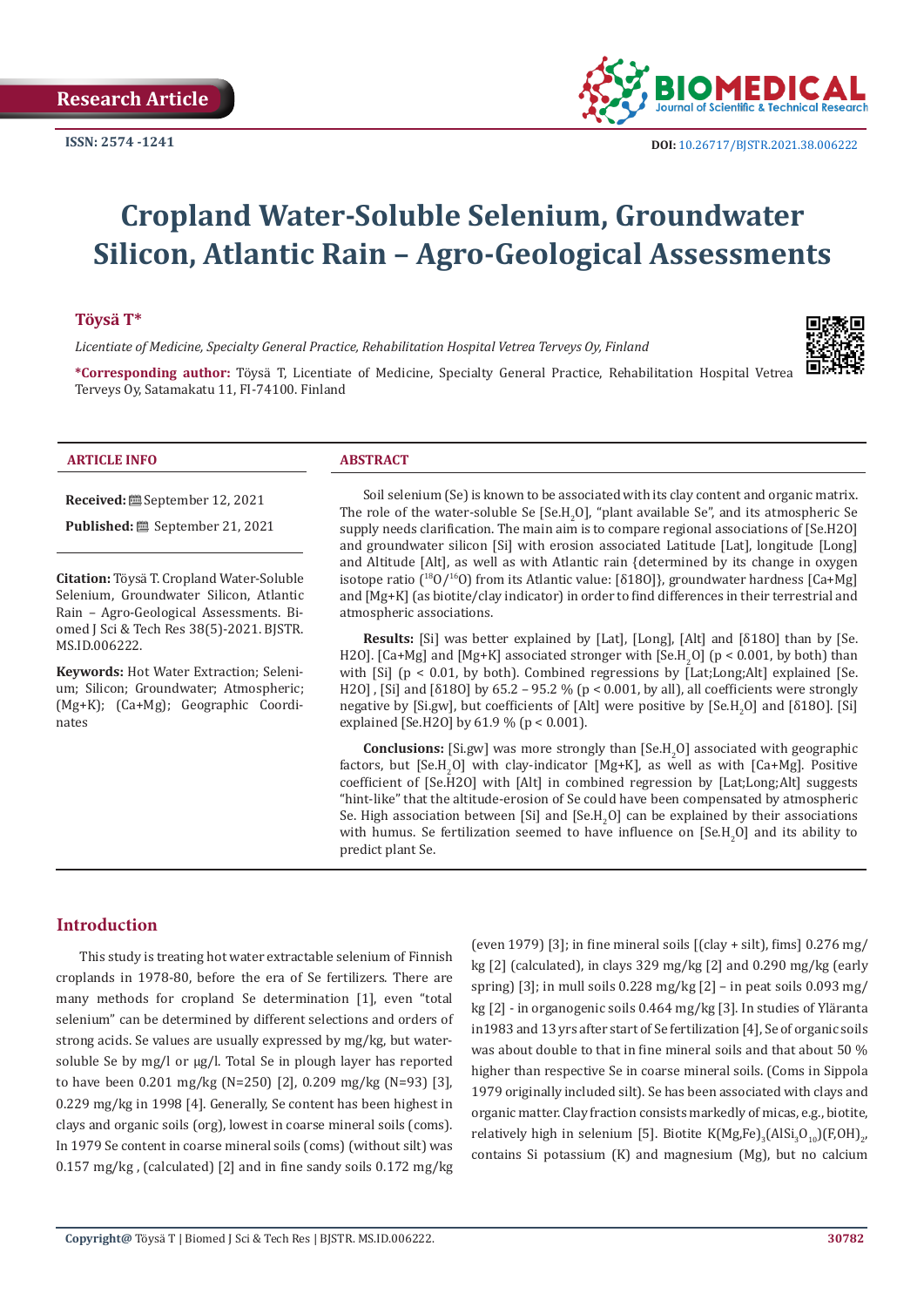(Ca) [6]. It is weatherable by normal organic acids [7]. Surprisingly amount of the liberated (molybdate reactive) Si has been only about 1 % relative to the large proportions of cations in the extracts [7]. Colloidal elemental selenium is electrically charged and adsorbed by clay minerals [5], which explains Se clay association.

Water-soluble Se can be determined by shaking or boiling the water [8], the exact method is not always clearly expressed, e.g. "soluble Se" 0.011 mg/l in [2] was extracted by acid ammonium acetate-EDTA, was not an indicator of water-soluble Se as written in [4]. Proportion of total Se: water-soluble selenium composed via hot water extraction, 3-10 % according to (Table 3) (by 7-13µg/kg) in [1] and 1 % according to text in [1], 2 % (by 6  $\mu$ g/kg), via water shaking method without heating according to the study in 13 EU countries [9], ( $N = 128$ ) and ca 4 % (by 6-18 µg/kg, in plough layer of different soil-types) by hot water extraction according to [3] , N  $= 230$ . Proportion of water-soluble Se can vary from 0.3 to 36 % of total Se, according to several referates in [8]. "Soluble Se" can indicate [acid (pH 4.65) ammonium acetate-Na2EDTA (AAAc-EDTA) extractable Se] [9], which was 5 % when Se.H2O was 2 % of total selenium. "Soluble Se" can even be a synonym for acid ammonium oxalate extractate, by [(0.18 M(NH4)2(COO)2+0.1 M(COOH)2, pH 3.3)], which was 5-10 x higher to Se.H2O, Table 3 in [1]. In study of [9] the soil samples were collected from 13 European countries, samples of [1] from Finland. In the study of [9] plant Se correlated with soil selenium as follows: Water extr.  $r = 0.33***$ , AAAc-EDTA extr.  $r = 0.33***$ , HNO3-HClO4 digest.  $r = 0.27**$ , aqua regia digest.  $r = 0.23**$ .

Atmospheric Se: Volatilization of selenium from selenates and selenites in Finland according to [10] for 3 months has been very scanty: generally, < 1 %, anyhow from Carex peat Se losses could reach ca 3 % by treating soils with both lime and organic matter [10]. Metylated selenium compound can volatilize more easier, e.g. even 30 % of the selenium added to fine sand in the form of trimethylselenonium chloride (Se 2,5 mg/kg) volatilized from the soil during 42 days (the trimethylselenonium ion is an important urinary metabolite of dietary Se) [11]. Atmosphere is a great reservoir of Se [12], composed from anthropogenic (62.5 %) and natural (37.5 %) sources. Vicinity of ocean can increase Se content in soil [13]. It is expected that the amount of Atlantic rainfall could effect on atmospheric emission of Se.

#### **Materials and Methods**

Groundwater (gw) silicon (Si), calcium (Ca), magnesium (Mg) and potassium (K) values are provided by Geologic Survey of Finland [14]. Rural Centes (RC) '(04a). Finska Hushållningss.'and '(04b).Åland' are excluded, because of missing Se.H2O values and '(16).Ostrobothnia' because of small number of Si.gw samples and sulfurous soil [15]. Cropland hot water extractable Se values (Se.

H20),  $\mu$ g/l) (N.B. weight per volume), in 1978-80 are from [16] (Soil fertility Service, Eurofins Viljavuuspalvelu Oy). (Method: dry and milled soil sample was extracted with boiled water at ratio 1:3. leachate was analyzed using CV-AAS equipment) [17]. Original data, (N=1340), were missing values concerning RC's (04a) and (04b). Exclusion of " $(16)$ . Ostrobothnia' caused ca 5 % (N 27) reduction, approximated by its cropland area of Finnish total value. Whole country mean of [Se.H2O] was 6 µg/l. [Se.H2O] values by humus content were as follows:  $0-3$  %:  $5 \mu g/l$ ,  $3-12$  %,  $6 \mu g/l$ , 12-20%: 7 µg/l, by peat 4 µg/l (remarkable is that values are per volume). Geographic coordinates of the Rural Centers are attained by web search: 'name of the visually selected central commune' and 'geographic coordinates' or "geographic coordinates dateandtime. info". In RC. (07) Renko has been after 1980 combined with Hämeenlinna, but data for both are accessible, why the old value was benefited. The order of Rural Centers is the same as by Eurofins Viljavuuspalvelu Oy. By order we must be careful with RC's (06),  $(07)$ ,  $(12)$  and  $(13)$  – it is not always the same!

Relative regional proportion of Altantic rain, determined by change in 18O/16O isotope ratio to respective Oceanic standard (VSMOW), δ18O (‰), has been estimated by combining the RC map (in [14]) and map in [18] Figure 1. Data for this study is in Table1.



**Figure 1:** Represents regional δ18O values by Rural Centers. Numbers of RC's are as given in [14], but RC.(04) is divided into two parts with different mineral element database (to clarify other articles).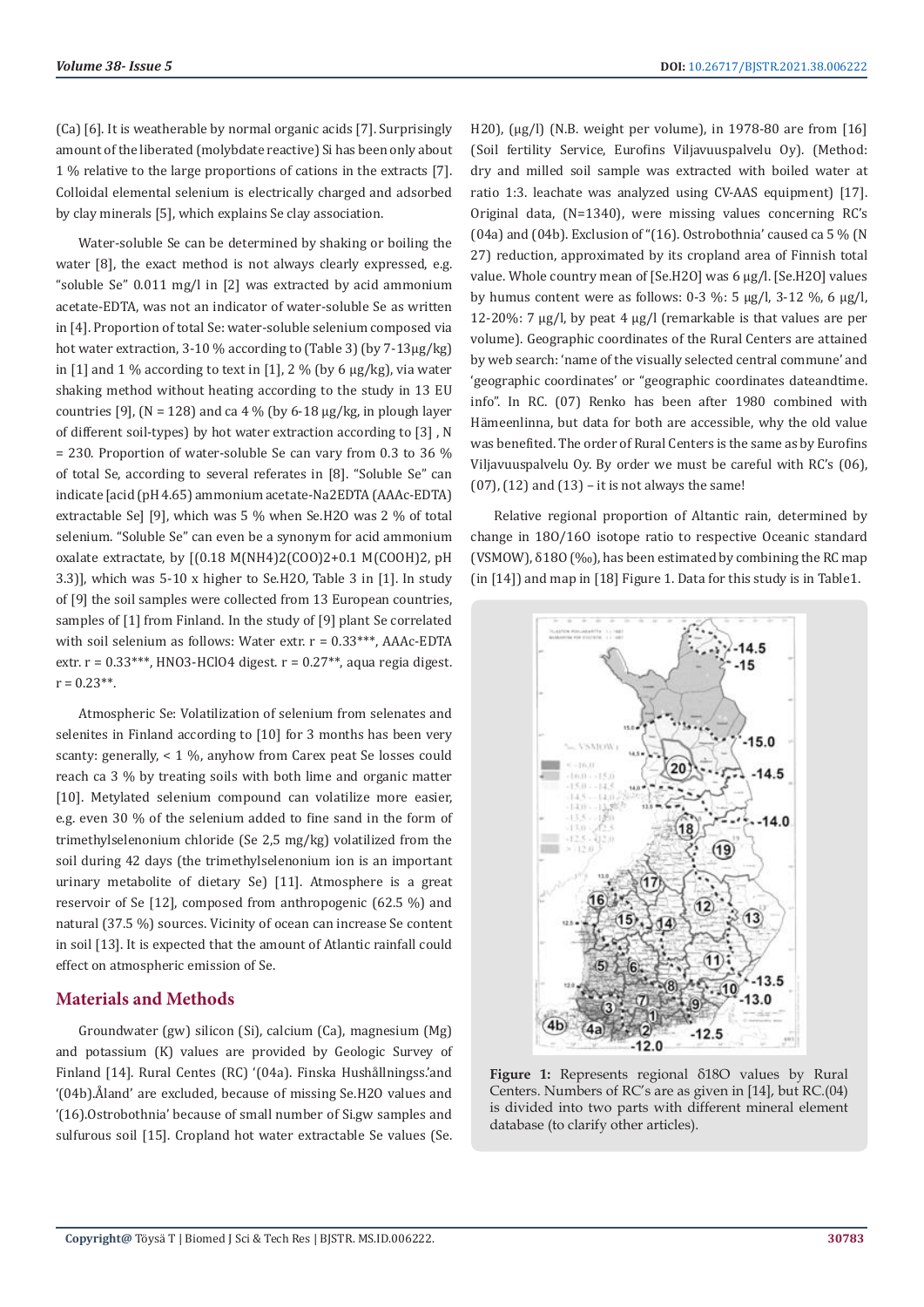| (Ca+Mg), Hot Water Extractable Se (Se.H2O), $\delta$ 18o, Latitude, Longitude and Altitude of Central Communes (As Given) |                           |       |                |               |                      |              |          |      |       |             |                   |                  |
|---------------------------------------------------------------------------------------------------------------------------|---------------------------|-------|----------------|---------------|----------------------|--------------|----------|------|-------|-------------|-------------------|------------------|
|                                                                                                                           | <b>Central</b><br>commune | Si.gw | <b>Se.H2O</b>  | $\delta$ 180  | Latitude             | Longit       | Altitude | Ca   | Mg    | $\mathbf K$ | $(Ca+Mg)$ .<br>gw | $(Mg+K)$ .<br>gw |
|                                                                                                                           |                           | mEq/l | $\mu$ g/l      | $\frac{0}{0}$ | $\circ$ <sub>N</sub> | $\mathrm{P}$ | m        |      |       | mEq/l       |                   |                  |
| 01.Uusimaa                                                                                                                | Järvenpää                 | 1.14  | 9              | $-12.30$      | 60.5                 | 25.1         | 51       | 1.03 | 0.601 | 0.105       | 1.63              | 0.71             |
| 02.Nyland<br>Svenska                                                                                                      | Espoo                     | 1.08  | 6              | $-12.20$      | 60.2                 | 24.7         | 16       | 0.89 | 0.379 | 0.090       | 1.27              | 0.47             |
| 03. Varsinais-<br>Suomi                                                                                                   | Aura                      | 1.12  | 8              | $-11.80$      | 60.7                 | 22.6         | 51       | 1.05 | 0.601 | 0.159       | 1.65              | 0.76             |
| 05.Satakunta                                                                                                              | Noormarkku                | 0.98  | $\overline{7}$ | $-12.30$      | 61.6                 | 21.9         | 44       | 0.82 | 0.288 | 0.184       | 1.11              | 0.47             |
| 06.Pirkanmaa                                                                                                              | Ylöjärvi                  | 0.93  | 6              | $-12.45$      | 61.6                 | 23.6         | 107      | 0.59 | 0.263 | 0.171       | 0.85              | 0.43             |
| 07.Kanta-Häme                                                                                                             | Hämeenlinna               | 1.12  | 8              | $-12.30$      | 60.9                 | 24.3         | 107      | 0.89 | 0.543 | 0.115       | 1.43              | 0.66             |
| 08.Päijät-Häme                                                                                                            | Asikkala                  | 0.98  | 8              | $-12.60$      | 61.2                 | 25.5         | 74       | 0.88 | 0.362 | 0.113       | 1.24              | 0.47             |
| 09.Kymenlaakso                                                                                                            | Anjalankoski              | 1.14  | 6              | $-12.70$      | 60.8                 | 26.8         | 18       | 0.79 | 0.321 | 0.079       | 1.11              | 0.40             |
| 10.South Karelia                                                                                                          | Joutseno                  | 0.93  | 6              | $-13.10$      | 61.1                 | 28.5         | 80       | 0.76 | 0.296 | 0.118       | 1.05              | 0.41             |
| 11."Mikkelin<br>läänin" RC                                                                                                | Juva                      | 0.91  | 6              | $-13.30$      | 61.9                 | 27.9         | 98       | 0.84 | 0.247 | 0.143       | 1.09              | 0.39             |
| 12. North Savo                                                                                                            | Maaninka                  | 0.78  | 5              | $-13.40$      | 63.2                 | 27.3         | 88       | 0.65 | 0.206 | 0.102       | 0.85              | 0.31             |
| 13.North.<br>Karelia                                                                                                      | Kontiolahti               | 0.81  | 6              | $-13.70$      | 62.8                 | 29.9         | 138      | 0.55 | 0.181 | 0.138       | 0.73              | 0.32             |
| 14.Central<br>Finland RC                                                                                                  | Saarijärvi                | 0.90  | 5              | $-13.10$      | 62.7                 | 25.3         | 140      | 0.49 | 0.156 | 0.090       | 0.65              | 0.25             |
| 15.South<br>Ostrobothnia                                                                                                  | Nurmo                     | 1.07  | 6              | $-12.80$      | 62.8                 | 22.9         | 47       | 0.68 | 0.247 | 0.212       | 0.93              | 0.46             |
| 17.Central<br>Ostrobothnia                                                                                                | Toholampi                 | 0.90  | 5              | $-13.20$      | 63.8                 | 24.3         | 94       | 0.56 | 0.189 | 0.092       | 0.75              | 0.28             |
| 18.North<br>Ostrobothnia                                                                                                  | Ylikiiminki               | 0.85  | 5              | $-13.45$      | 65.0                 | 26.2         | 80       | 0.79 | 0.280 | 0.169       | 1.07              | 0.45             |
| 19.Kainuu                                                                                                                 | Ristijärvi                | 0.65  | $\overline{4}$ | $-13.70$      | 64.5                 | 28.2         | 160      | 0.67 | 0.214 | 0.087       | 0.88              | 0.30             |
| 20.Lapland                                                                                                                | Rovaniemi                 | 0.70  | $\overline{4}$ | $-14.40$      | 66.5                 | 25.7         | 92       | 0.56 | 0.230 | 0.100       | 0.79              | 0.33             |

**Table 1:** Names of Rural Centers after exclusion, names of central communes, groundwater Si, Ca, Mg, K, (Ca+Mg).

## **Results**

#### **Comments on Table 2**

All associations of [Si] and [δ18O] were significant. Long and Alt explained [Se.H2O] weakly: by 14.5 % (ns) and respectively by 17.3 % (p < 0.05)]. Combined regression by [Lat;Long;Alt] explained

better [Si] (by 84 %), Figure 2, than [Se.H2O] (by 65.2 %) Figure 3. [δ18O] behaved rather similarly. [Ca+Mg] and [Mg+K] explained stronger [Se.H2O], (by 68.9 %, Figure 4, and 72.2 %, Figure 6, respectively, p < 0.001) than [Si], (by 52.1 %, Figure 5, and 53.9 %, Figure 7, respectively,  $p < 0.01$ ). [Se.H2O] was explained 62.7 % by [ $\delta$ 180] and 61.9 % by [Si] Figure 8, respectively ( $p < 0.001$ ).

**Table 2:** Regressions of groundwater Si,[ Se.H2O] and δ18O by Latitude, Longitude, Altitude and groundwater.

| (Ca, Mg) And (Mg+K), R Squares and Significance Levels (Ns: Non-Significant; *: P < 0.05; **: P < 0.01, *** P < 0.001) |                           |                          |                       |  |  |  |  |  |  |  |
|------------------------------------------------------------------------------------------------------------------------|---------------------------|--------------------------|-----------------------|--|--|--|--|--|--|--|
|                                                                                                                        | Si                        | Se.H, O                  | $\delta$ 180          |  |  |  |  |  |  |  |
| Lat                                                                                                                    | $67.5***$ (-)             | $61.0***$ (-)            | $74.2***$ (-)         |  |  |  |  |  |  |  |
| Long                                                                                                                   | $27.6*$ (-)               | 14.5 ns $(-)$            | $41.9**$ (-)          |  |  |  |  |  |  |  |
| Alt                                                                                                                    | $49.3**$ (-)              | 17.8 $(*)$ (-)           | $32.3^{\ast}$ (-)     |  |  |  |  |  |  |  |
| [Lat;Long]                                                                                                             | $79.2$ *** $(-68,-32)$    | $65.2***$ (-78;-22)      | $95.2***(-61,-39)$    |  |  |  |  |  |  |  |
| [Lat;Long;Alt]                                                                                                         | $84.0***$ $(-54;-22;-24)$ | $65.4***$ $(-72,-22,+6)$ | $95.2***(-60,-38,+2)$ |  |  |  |  |  |  |  |
| $(Ca+Mg)$                                                                                                              | $52.1**$ (+)              | $68.9***$ (+)            | $53.0**$ (+)          |  |  |  |  |  |  |  |
| $(Mg+K)$                                                                                                               | $53.9**$ (+)              | $72.8***$ (+)            | $56.4***$ (+)         |  |  |  |  |  |  |  |
| $\delta$ 180                                                                                                           | $75.5***$ (+)             | $62.7***$ (+)            | 100                   |  |  |  |  |  |  |  |
| Si                                                                                                                     | 100                       | $61.9***$ (+)            |                       |  |  |  |  |  |  |  |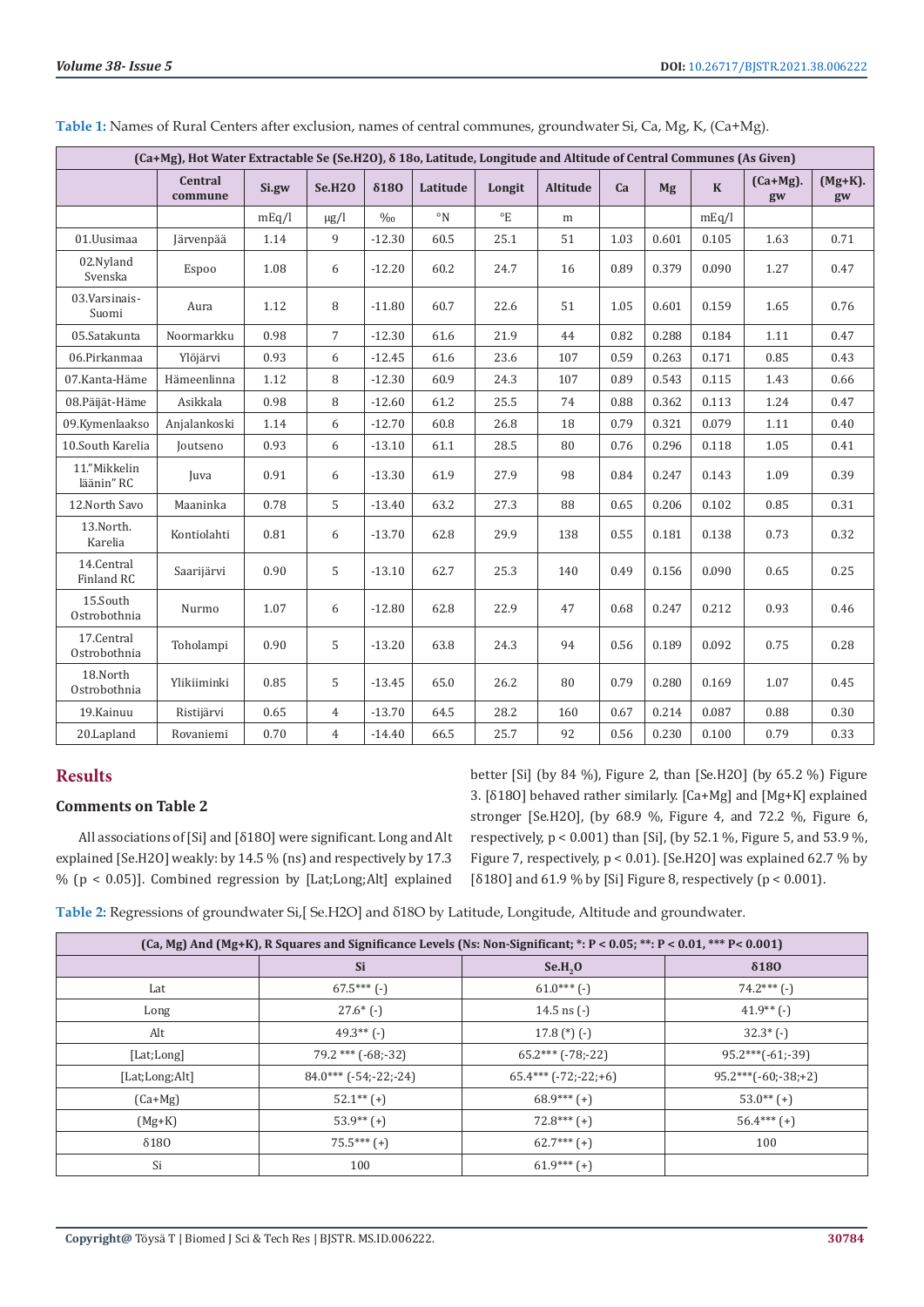





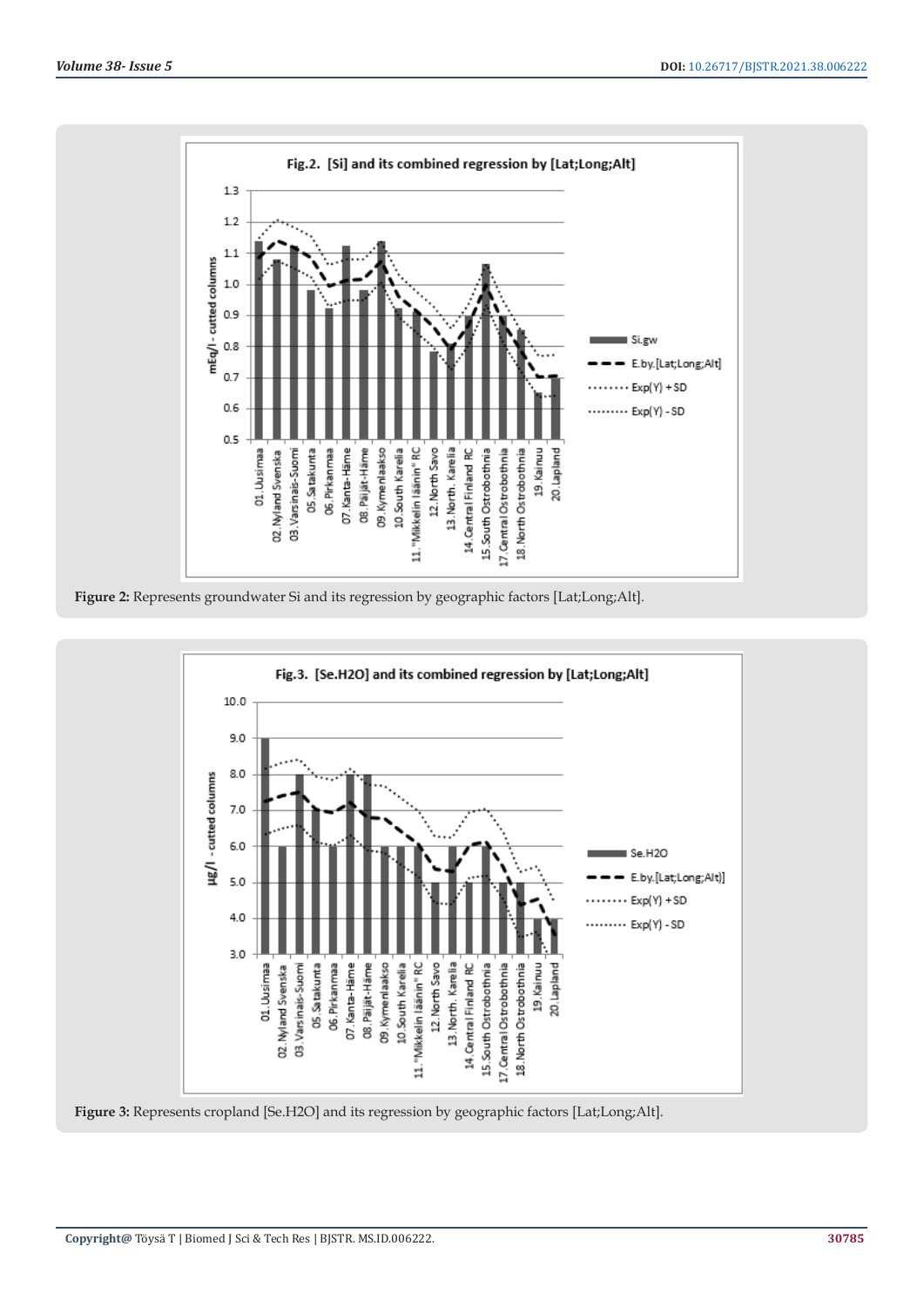

**Figure 4:** Represents cropland [Se.H2O] and its regression by groundwater (Ca+Mg).



**Figure 5:** Represents groundwater Si and its regression by groundwater (Mg).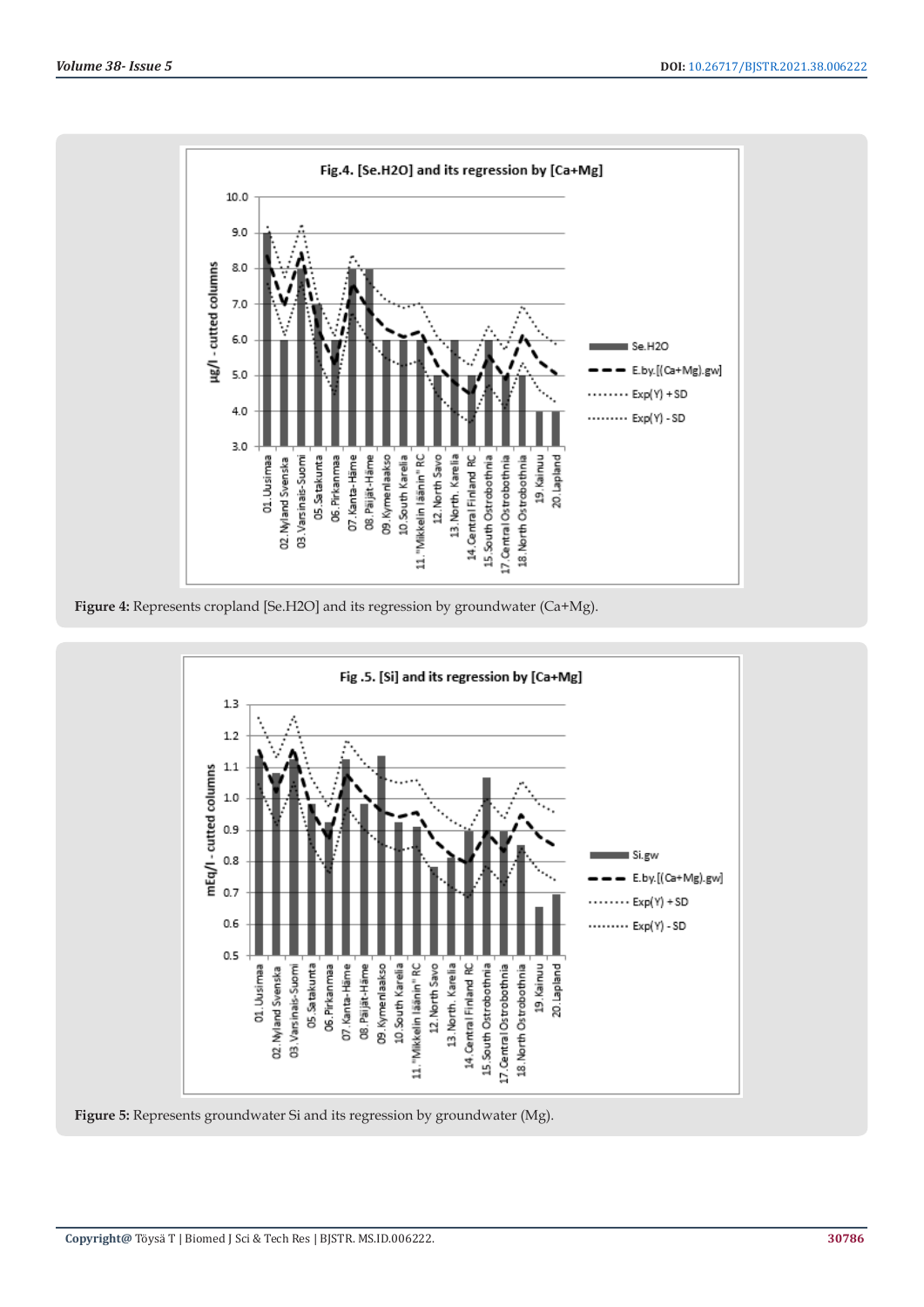

**Figure 6:** Represents cropland [Se.H2O] and its regression by groundwater (Mg+K).



**Figure 7:** Represents groundwater Si and its regression by groundwater (Mg+K).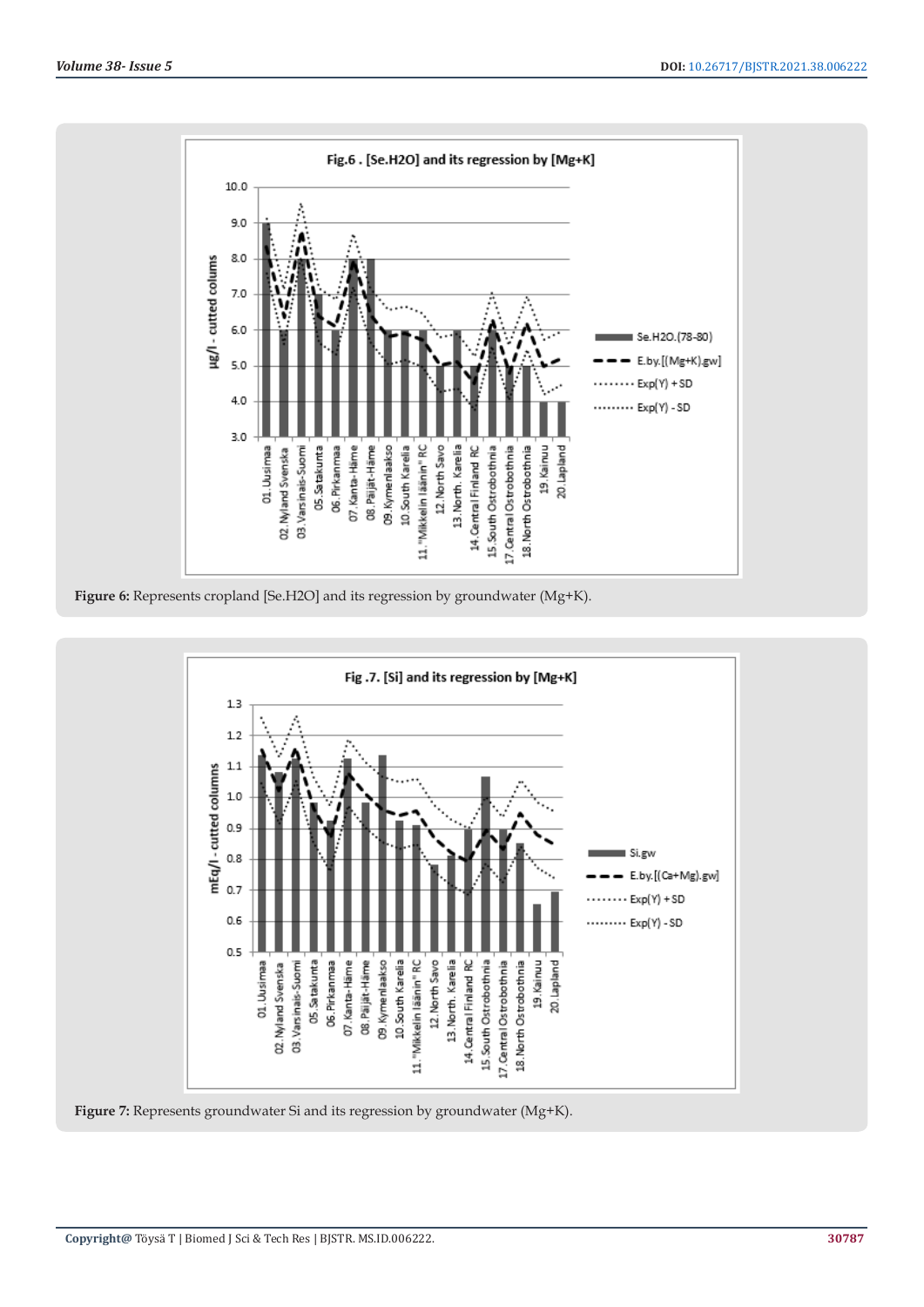

**Figure 8:** Represents [Se.H2O] and its regression by groundwater Si.

#### **Discussion**

Remarkable are the high/remarkable associations with geographic factors, especially by [Alt], which has been determined by one point of central commune, which is only a part of each Rural Center. Weathering of rocks in mountains produces sediments that are transported downstream by erosion to create fertile soil in lower parts of the landscape [19]. [Lat], [Long] and [Alt] can be seen as erosion factors: Latitude is associated with temperature

(Finnish range of latitude is from 60 to 70 °N). Longitude in general indicates distance to Baltic Sea and soil age [20]. [Alt] means more loss than receiving of minerals via erosion. Combined regression by [Lat;Long;Alt] explained [Si] 84.0 % (p < 0.001), [Se.H2O] 65.4 (p < 0.001) and [δ18O] 95.2 % (p < 0.001). Single associations by these "erosion/dilution factors" were negative, but in combined regressions coefficients of [Alt] were positive by [Se.H2] and by [δ18O], which could suggest, that the losses by erosion could have been partially compensated.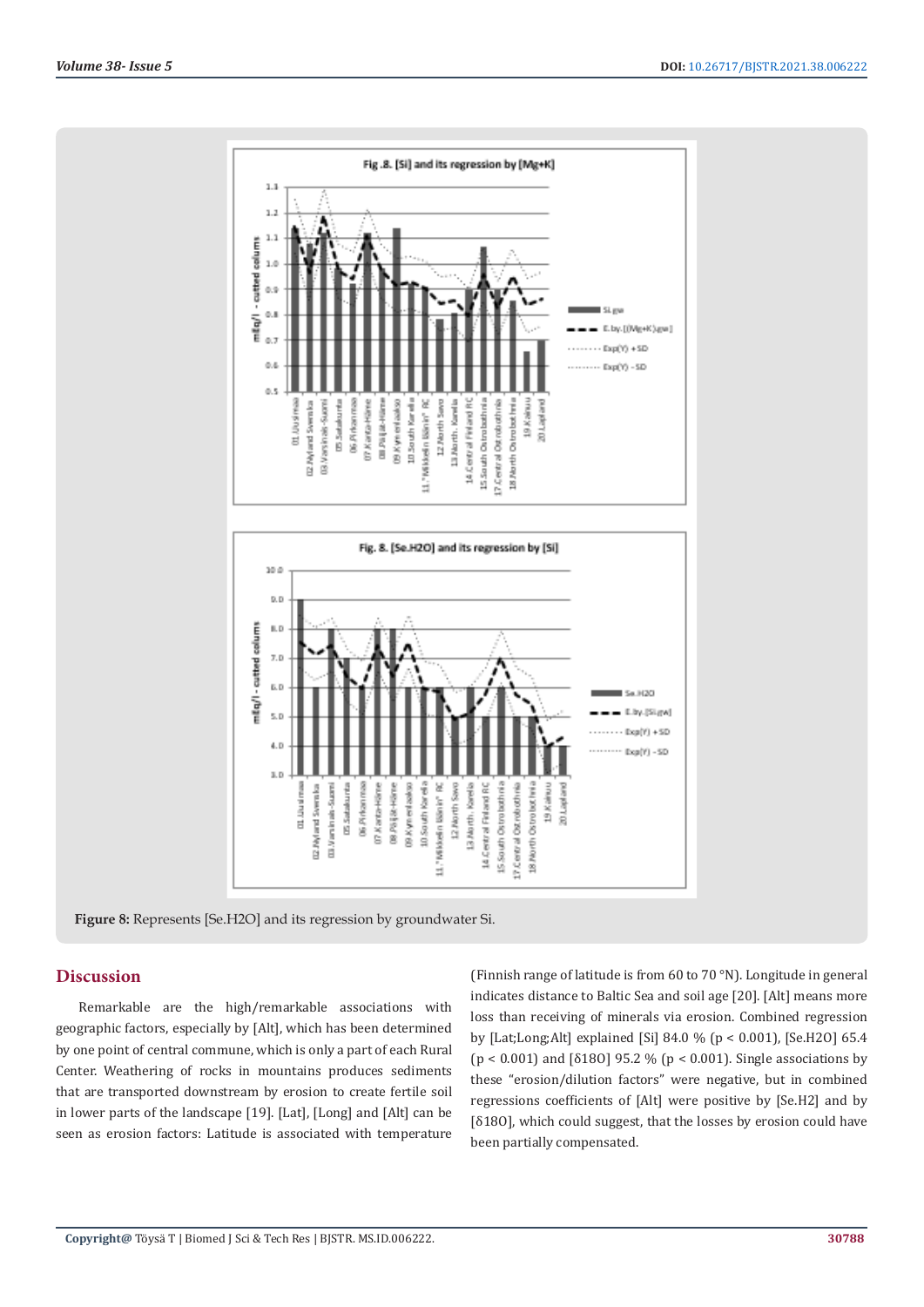[Se.H2O] was strongly explained by  $[Mg+K]$  (72.8 %, p < 0.001), more strongly than [Si] (53.9 %,  $p < 0.01$ ). [Se.H2O] association can be understood by its association with biotite and clay [5,6]. It even suggests that [Si] has other important sources besides biotite, too. [Si] explained [Se, H2O] by  $61.9 \%$  (p < 0.001). This can be understood by [Se.H2O] -humus [16] and humus-[Si] [21] associations. Associations of [Se.H2O] are surprisingly high, range of values is from 4 to 9 ( $\mu$ g/l), and values are integers. [Se. H2O] sample collection, with regional analyses, [16] from period before Se fertilization is worthy of attention. When the results (by Rural Centers) were composed to provincial [Se.H2O] values (not presented here), they explained stronger timothy Se in [2]. than "soluble" (AAAc-EDTA extractable) Se in [2]. Remarkable is the increasing trend in the hot water extractable [Se.H2O] values: 6 µg/l [16] in 1978-80, 7.3 µg/l in 1982-84 [22] before Se fertilization, 7.8 µg/l in 1985-89 (during Se supplementation) [22], (based on data of Soil fertility Service as [16], with sampling time usually autumn [23]), 10  $\mu$ g/l in 1998 [24] (in early summer, when "timothy had formed a full spike", ca one month after Se supplementation) and 9 µg/l in 2006 (estimated mean by author from [1], where Se content in sand was 7 µg/kg and in clay 13 µg/kg (by rough volume weight estimate 1 by [4], ca 10-12 months after Se fertilization). Data in [16], as well as in [22] are results of commercial analyses.

There are several studies on Se content in soil and plants. But the number of samples has been generally small. "Soluble Se" can be understood at least in three ways:

- **a)** water-extractable,
- **b)** AAAc-EDTA extractable and
- **c)** acid ammonium oxalate extractable

Additionally, water extraction can be performed by shaking or boiling Sampling time-point could affect on results during Se fertilization: e.g. 1 or 12 months after fertilization [24,1]. Label "solube Se" is non-precise and misleading, e.g., in [4]. N of samples in [16] (1340) is higher than in [2] (250), which obviously made the values less sensitive on environmental factors, why it associated better with timothy Se [2] (can be calculated). (Environmental factors are not assessed in this article, because specific data on environmental factors concerning [Se.H2O] is difficult to find). Availability of Se from fertilizers to plants disappears rapidly after fertilization [25], why [Se.H2O] increase between 1980 -2006 suggests on change in active Se reservoir [16,1]. High [Se. H2O] variation in the 1980's [22] could be explained by sampling and moderately low Se in early summer in 1998 additionally by environmental factors. Possibly rapid turnover of [Se.H2O] could partially explain why increase in [Se.H2O] is lower than in plant Se. Anyhow 50 % increase in "plant-available" [Se.H2O] [16,24] could not predict the possible 30-500-fold increase in plant Se [25] caused by fertilizers.

In Finland there are no satisfactory studies on regional airborne Se depositions. In 1990 Finnish total "anthropogenic" Se fallout from precipitation was approximatedly 18.4 t/a  $(0.54 \text{ g/ha})$  [26]. Se content in rain was 118 ng/l, and in snow 63.1 ng/l, suggesting on moderate inaccuracy, because consumption of coal and oil was obviously higher during snowing than raining [26]. Support on (some part of) Atlantic Se fallout from precipitation gives Danish rain water (250 ng Se/l) in 1971 [26]. Se association with sulfur is known [26]. So higher sulfur emissions in 1978-80 to 1991 [27] together with inaccuracy in Se determination [26] could suggest on availability of airborne upto Se 1 g/ha/a in 1978-80, cf. 12 g/ ha/a via fertilizers in 1992-2004 [4]. The separate role of airborne Atlantic Se, possibly upto 1/3 of Se fallout [12], could not be determined. Anyhow all atmospheric Se via (common) southwest wind could have had compensated the Se losses – better than by Si - of the hills, which are impoverishing by erosion Table 2. Low content of molybdate-reactive silicon (1 %) in biotite extracts by oxalate [7] can be dependent on aluminium-silicon interactions [29] in acid solution (pH 0.65).

#### **Conclusions**

During the time before Se supplementation "plant available Se", [Se.H2O], obviously worked well. Humus is the home of soil biota, amount of "plant available Se" can be increased 10-15-fold by mycorrhizae [28], which explains the high association between humus and [Se.H2O]. Conclusions: [Si.gw] was more strongly than [Se.H2O] associated with geographic factors, but [Se.H2O] with clay-indicator [Mg+K], as well as with [Ca+Mg]. Positive coefficient of [Se.H2O] with [Alt] in combined regression by [Lat;Long;Alt] suggests "hint-like" that the altitude-erosion of Se could have been compensated by atmospheric Se. High association between [Si] and [Se.H2O] can be explained by their associations with humus. Se fertilization seemed to have influence on [Se.H2O] and its ability to predict plant Se.

#### **References**

- 1. [Keskinen R, Ekholm P, Yli-Halla M, Hartikainen H \(2009\) Efficiency of](https://www.sciencedirect.com/science/article/abs/pii/S0016706109002341) [different methods in extracting selenium from agricultural soils of](https://www.sciencedirect.com/science/article/abs/pii/S0016706109002341) [Finland. Geoderma 153\(1-2\): 87-93.](https://www.sciencedirect.com/science/article/abs/pii/S0016706109002341)
- 2. [Sippola J \(1979\) Selenium content of soil and timothy \(](https://agris.fao.org/agris-search/search.do?recordID=FI19800527551)*Phleum pratense* [L.\) in Finland. Annales Agriculturae Fenniae 18: 182-187.](https://agris.fao.org/agris-search/search.do?recordID=FI19800527551)
- 3. Yläranta T (1983) Selenium in Finnish Agricultural sois. Ann Agr Fenniae 22: 122-136.
- 4. Yli-Halla M (2005) Influence of selenium fertilization on soil selenium status. Agrifood Research Reports 69. Proceedings Twenty Years of Selenium Fertilization
- 5. [Koljonen T \(1973\) Selenium in certain metamorphic rocks. Bulletin of](https://www.researchgate.net/publication/284490127_Selenium_in_certain_metamorphic_rocks) [the Geological Society of Finland 45\(2\): 107-117.](https://www.researchgate.net/publication/284490127_Selenium_in_certain_metamorphic_rocks)
- 6. Wkipedia. Biotite.
- 7. [Boyle JR, Voigt GK, Sawhney BL \(1974\) Chemical weathering of biotite](https://journals.lww.com/soilsci/Citation/1974/01000/Chemical_Weathering_of_Biotite_By_Organic_Acids.6.aspx) [by organic acids. Soil Science. The Williams & Wilkins Co 117\(1\): 42-45.](https://journals.lww.com/soilsci/Citation/1974/01000/Chemical_Weathering_of_Biotite_By_Organic_Acids.6.aspx)